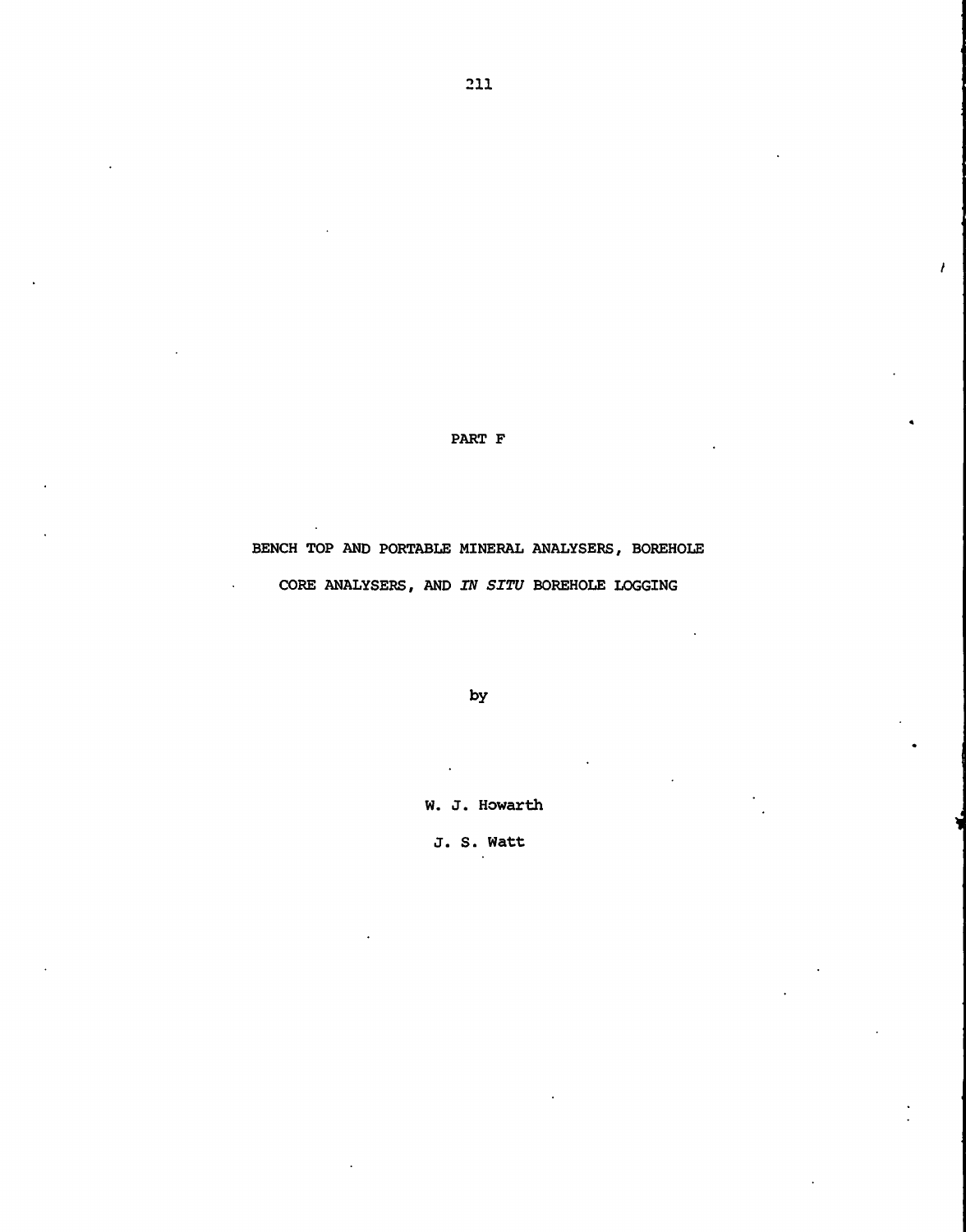#### 1. INTRODUCTION

The general purpose techniques out\ined in Part B of this series have been incorporated into a range of instruments for use in the mineral industry. Applications include analysis of samples in the laboratory and in the field, direct analysis at the rock face, analysis of bore cores, and in situ analysis in boreholes.

In many applications in the mineral industry, errors in analysis are due both to sampling and to inherent analytical errors. The sampling error is of'en far greater than the analytical error. Highly accurate analysis of a particular sample often requires the sample to be finely ground which is time consuming and labour intensive. It makes far more sense to analyse many samples with fair accuracy rather than to analyse with high accuracy fewer samples taking the same time and effort. Radioisotope X-ray techniques are well suited to rapid analysis of samples.

In applications where in situ measurements are made, e.g. at the rock face or in boreholes, and on samples which are not ground before analysis, e.g. borehole cores, X-ray analysis errors are often largely due to lack of homogeneity of the ore. A higher accuracy is achieved when analysis is averaged over larger sample volumes. K X-rays from higher atomic number (Z) elements are more penetrating than K X-rays from low Z elements, hence best prospects for accuracy of analysis are for higher Z elements. In practice, most successful applications have been to determine concentrations of elements of  $z \geq 50$ .

2. BENCH TOP AND PORTABLE MINERAL ANALYSERS

**2.1 Introduction**

'Bench top' and portable mineral analysers are usually based on balanced filter techniques using scintillation detectors or low resolution proportional detectors. A recent development is the use of high resolution proportional detectors in these analysers. A bench top analyser is .built for use in the laboratory. Portable mineral analysers (PMA) can be used in the laboratory, the field, and the mine.

The range of application of these instruments.includes :

| $\bullet$ | Mineral samples - for ore grade control in mining or |  |  |                        |  |  |
|-----------|------------------------------------------------------|--|--|------------------------|--|--|
|           |                                                      |  |  | process plant control. |  |  |

Metal samples - alloy identification,

- production control of alloy manufacture, or

- scrap metal sorting.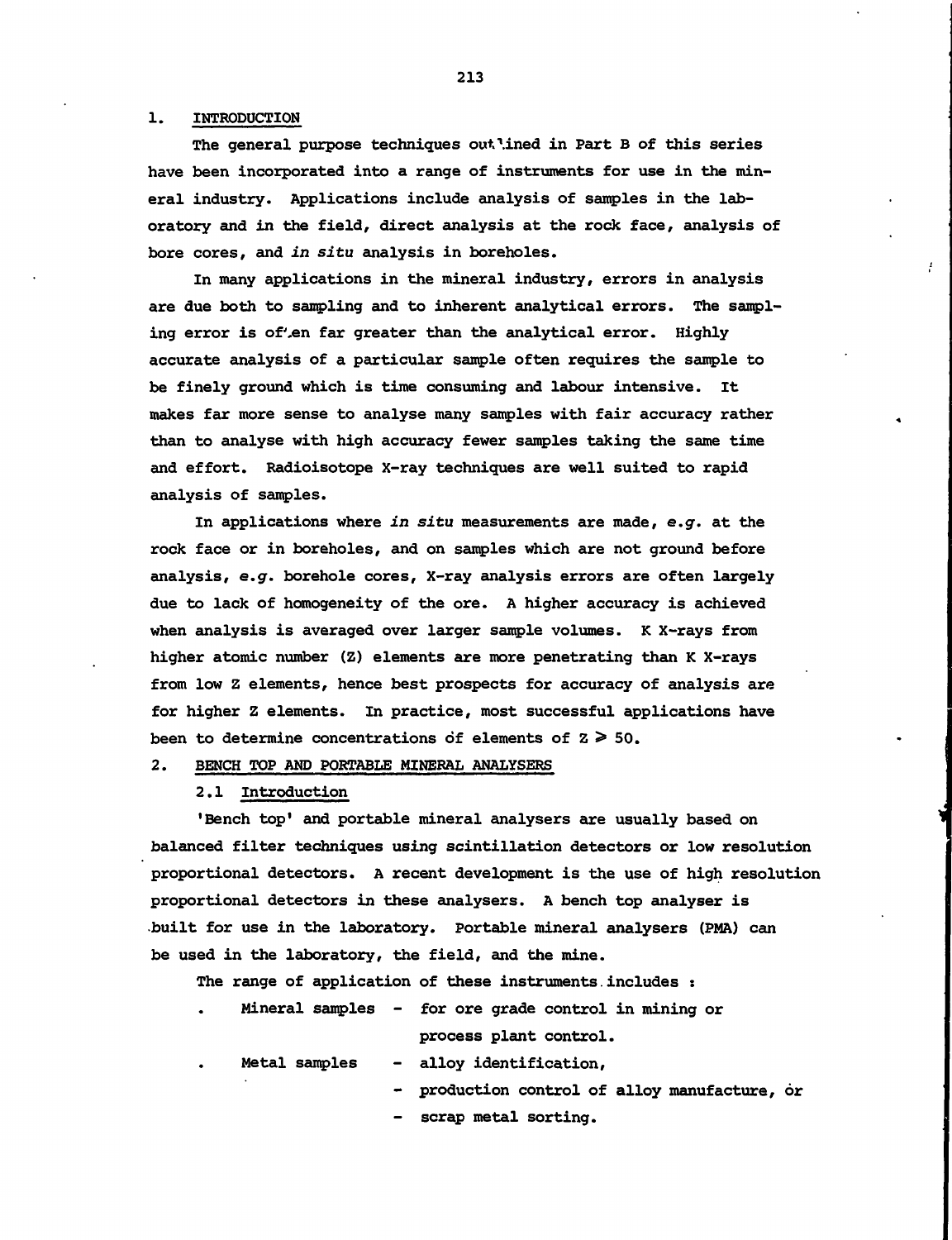Thickness measurement - control of electroplating and hot dip galvanising.

2.2 Scintillation and (Low Resolution) Proportional Detectors Rhodes [1971] has reviewed the techniques used with these instruments and given details of many applications. The usual practice is to determine the concentration of only one element although, by use of balanced filter pairs, analysis for more than one element is possible.

A better approach to multi-element determination is to use the high resolution proportional detectors (section 2.3). Donhoffer [1979] has recently published a survey of manufacturers

of X-ray analytical instruments depending on scintillation and low resolution proportional detectors. Their price ranges from US\$10 000 • to 20 000 and hence are relatively inexpensive compared with most conventional analytical instruments.

## 2.2.1 Examples of analysis in the laboratory

A typical analyser, manufactured by AMDEL, is- shown in figure 1. The AMDEL analyser has been used in the mineral industry to determine concentrations of Ni, Cu, Zn, Sn, W, Pb and Bi, and in the steel industry to determine the thickness of coatings of zinc (galvanised iron) and copper plate.



# FIGURE 1

MINERAL ANALYSER WITH SCINTILLATION DETECTOR

Three examples of applications of the AMDEL analyser using different X-ray techniques are given below; all are applied to the analysis of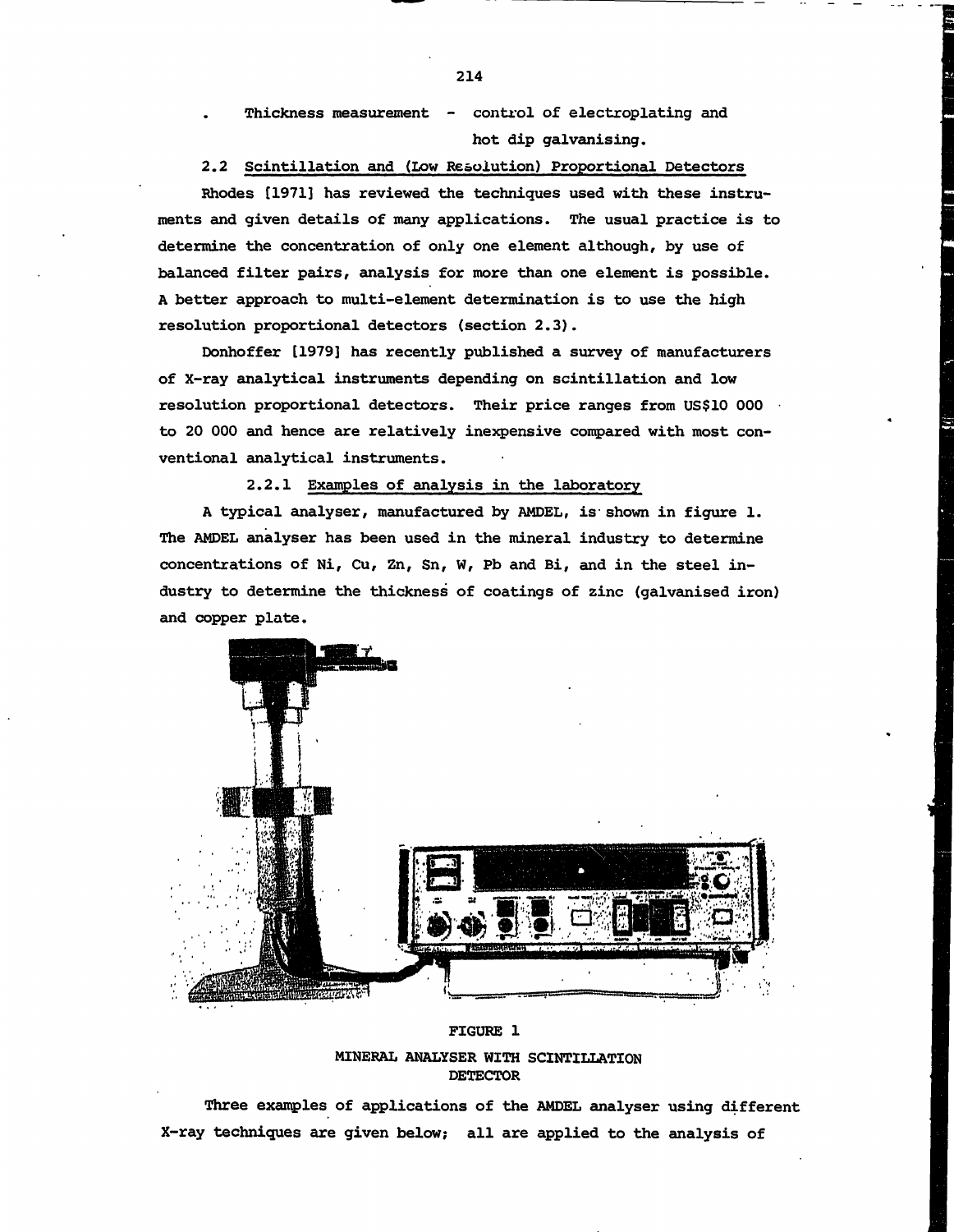samples from streams of mineral concentrators.

 $(a)$   $Tin$ 

Tin K X-rays are excited using <sup>241</sup>Am γ-rays. The instrument measures the intensities of X-rays in the tin K X-ray and backscattered y-ray channels. In the absence of interfering elements, it is not necessary to use balanced filters to obtain accurate analysis.

(b) Nickel

Nickel samples are accurately analysed using the detector-radiator technique (see Part C of this series). Both nickel and iron K X-rays are excited using X-rays from  $^{238}\rm{Pu}$ , and the radiator suppresses the iron K X-ray component. This technique can determine nickel in the presence of high concentrations of iron, but is not successful when cobalt or copper is present in appreciable quantities.

(c) Tungsten

Preferential X-ray absorption gives good accuracy of analysis for tungsten if no lead is present. Separate measurements are made using  $\gamma$ -rays from  $^{153}$ Gd (~100 keV) and  $^{244}$ Am (60 keV).

Note that in the above examples the ore was finely pulverised in the grinding mills of the concentrator and no further preparation, beyond drying the sample, was carried out. This is possible in many cases where the 'natural grind' is  $-150$   $\mu$ m.

#### 2.2.2 Measurements at the rock face

The use of a portable mineral analyser to establish ore grades in a mine by measurements in a channel cut across a rock face [Clayton, 1977] is one example of the uses of a portable instrument. It enables a large number of measurements to be carried out rapidly, and gives immediate information to the mine management on the general changes in ore grade. In practice, the number of chemical analyses required is greatly reduced although regular calibration of the equipment is necessary.

Figure 2 shows a portable analyser being used to determine the concentration of zinc across a rock face. Figure 3 shows the difference count rates obtained across the face and also the assayed zinc content determined chemically from chippings taken across the channel. It is seen that relatively good correlation is achieved.

This technique for measuring at the rock face appears to be in only limited use. The main disadvantage is that accuracy of analysis may be very limited because of variations in grain size of the valuable mineral and other components of the ore. Frequent calibration may be necessary, hence many samples must be taken for the conventional assay required for this calibration.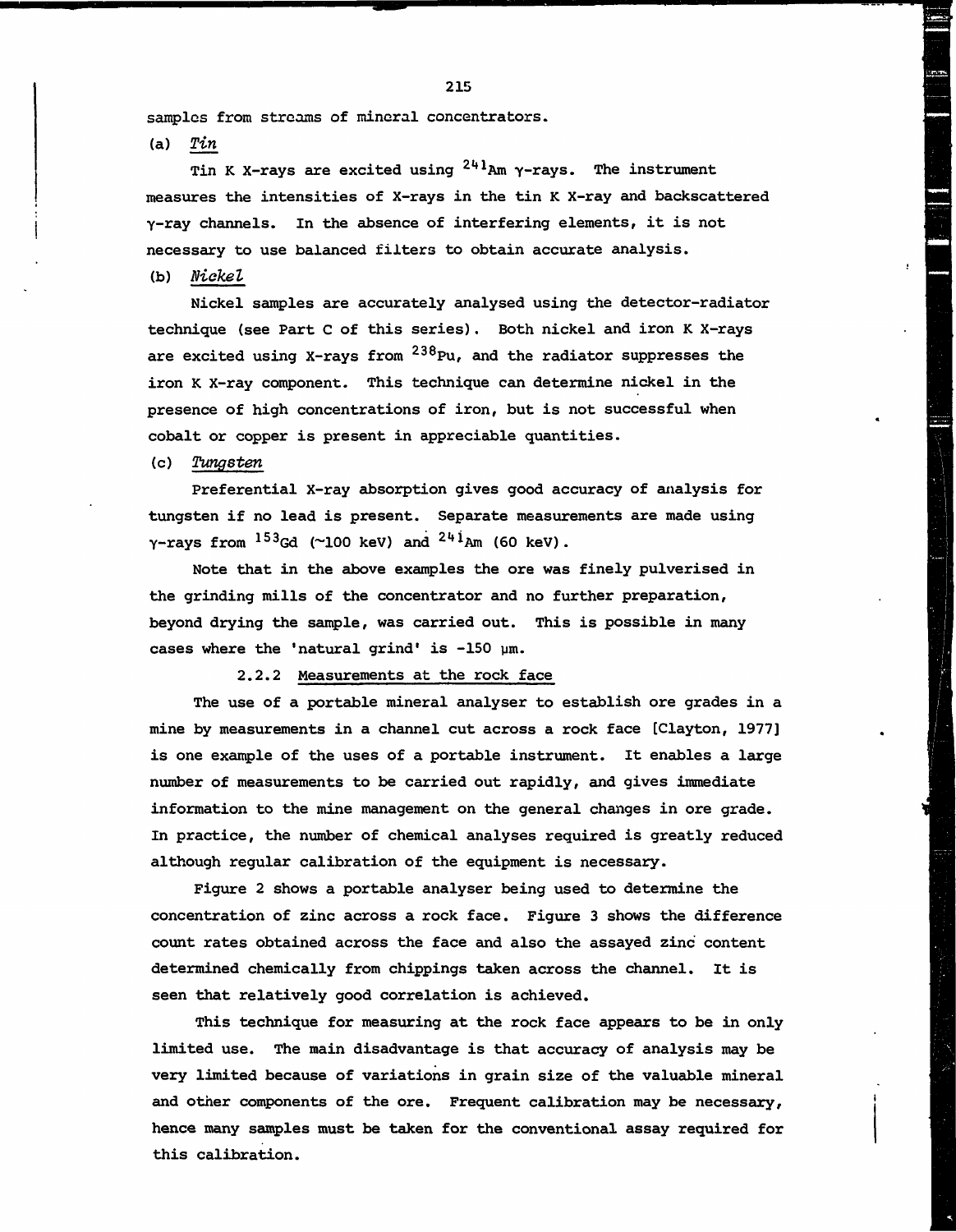

FIGURE 2

MEASUREMENT OF THE CONCENTRATION OF ZINC ON THE ROCK FACE OF A MINE USING A RADIOISOTOPE PORTABLE ANALYSER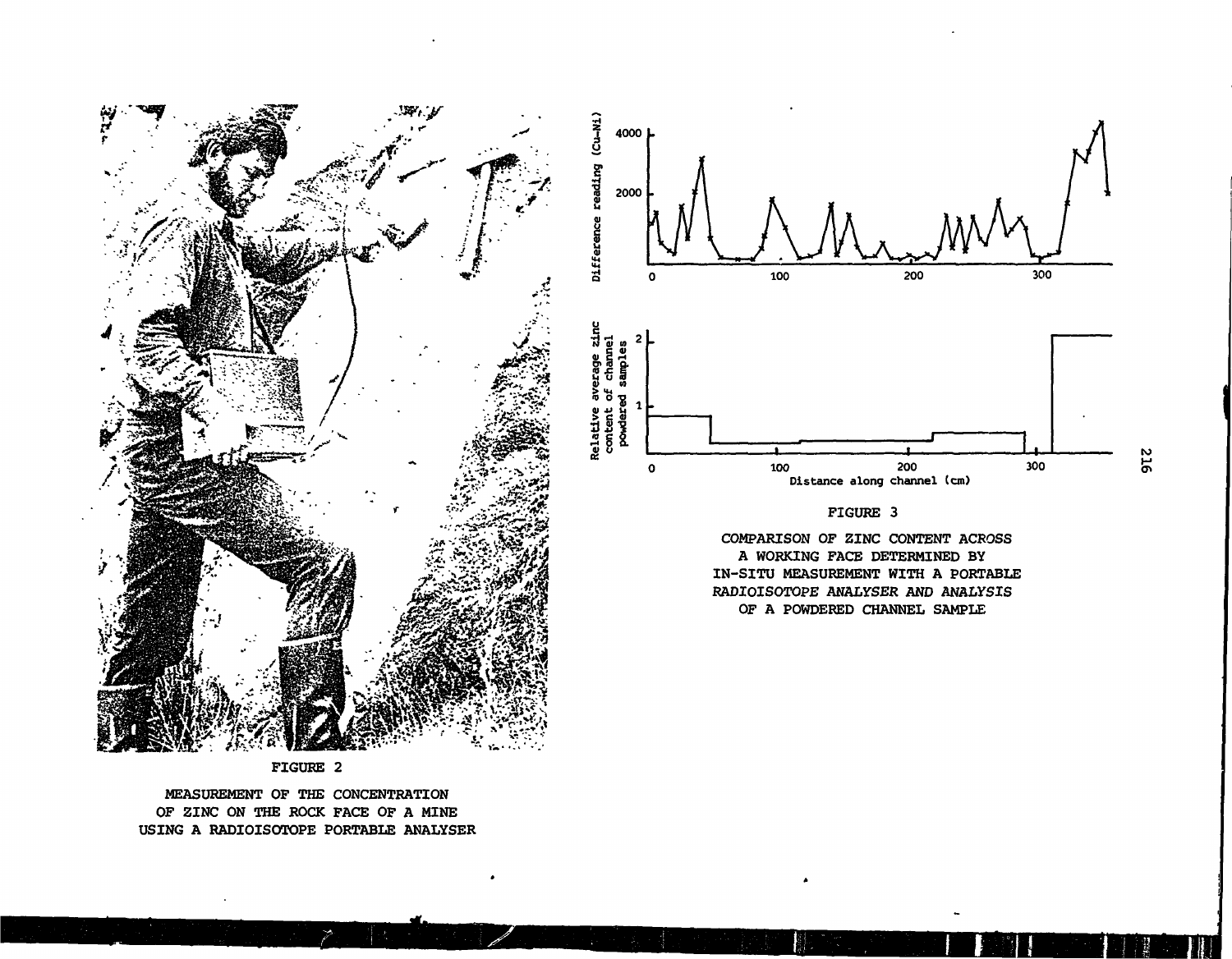#### 2.3 High Resolution Proportional Detectors

Simultaneous analysis for several elements in a narrow range of atomic number, e.g.  $Z = 26$  to 30 can be achieved using the high resolution proportional detector (see Part B of this series). Outokumpu Oy of Finland manufacture the only instrument of this type (figure 4) which is available commercially (Rautala et al. 1979]. It contains a microprocessor to simplify the complex data processing required. The cost of this instrument is about US\$30 000. The robustness of the detector head units in harsh field conditions is not known.





FIGURE 4 ANALYSER WITH HIGH RESOLUTION PROPORTIONAL COUNTER

#### 2.4 General Comments

Bench top and portable mineral analysers have now evolved to a high degree of complexity because of the advent of microprocessors, and there is no doubt that when properly matched to an application, they can perform a worthwhile function. In many circumstances they can replace even more elaborate equipment.

The operating 'factor' for an analytical device in a particular situation is

[ function performance ]  $\times$  [ availability ] / [ cost ] .

The best equipment, in a functional sense, may not be the best overall because of excessive difficulties in maintenance or because of excessive costs.

We know of several circumstances in which simple mineral analysers have replaced the more complex and expensive X-ray tube machines because the mineral analysers perform adequately for the application and are far more reliable (more available) and less expensive to operate (less intricate sample preparation, and use of semi-skilled operators).

Emphasising again the proper matching of an analyser to an application, we expect to see a continuing increase in the use of mineral analysers.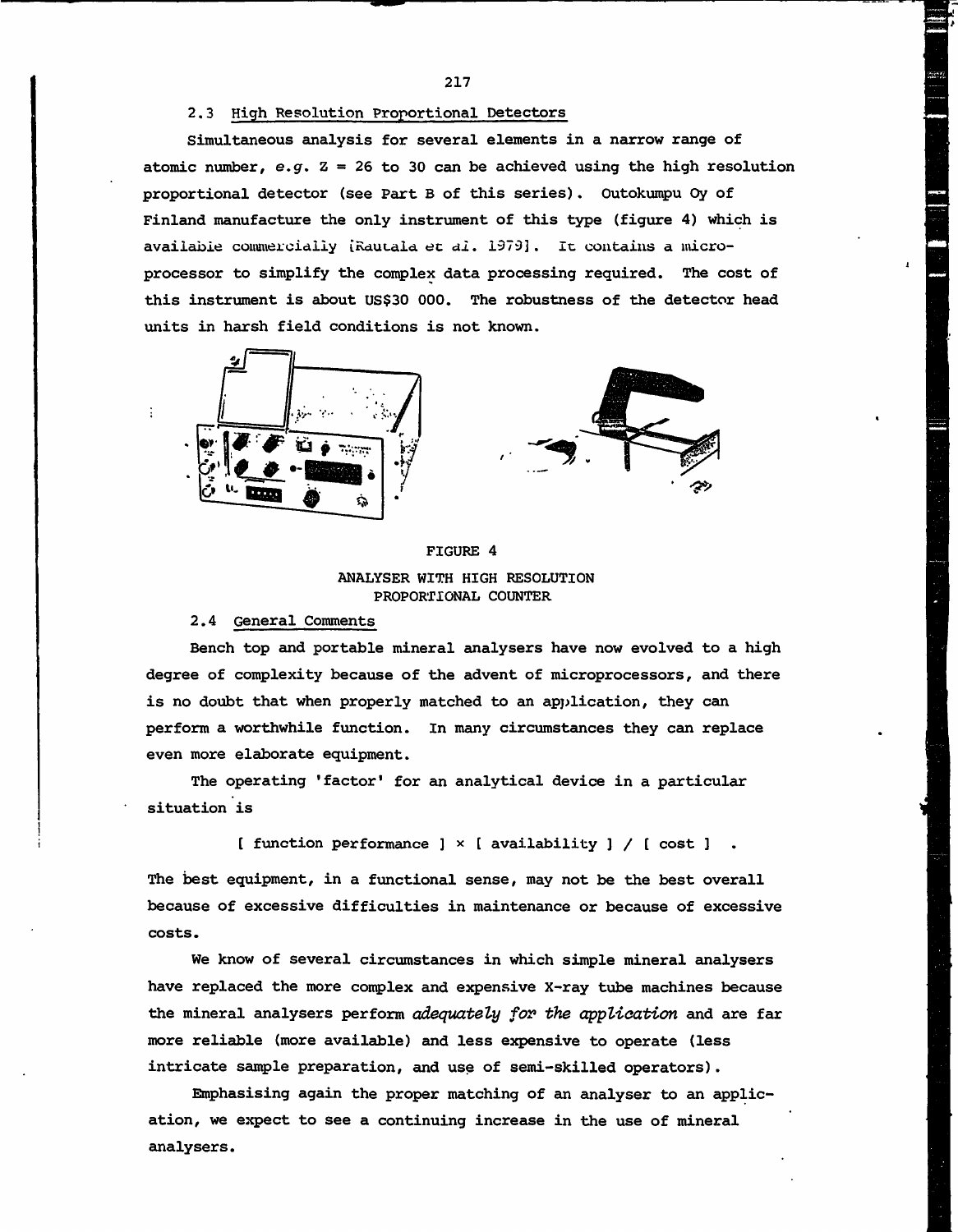#### 3. MEASUREMENTS ON BOREHOLE CORES

An enormous number of cores are generally taken during exploration and mine control operations. These are normally analysed by chemical assay with significant time delays and at high cost. Equipment capable of giving rapid analytical data has a strong appeal.



# FIGURE 5 X-RAY FLUORESCENCE BOREHOLE CORE ANALYSER

Figure 5 shows a borehole core analyser developed to determine the concentrations of tin [Clayton 1977]. in this equipment, characteristic Sn K X-rays are excited by  $^{244}$ Am radioisotope sources, and detected on a proportional counter incorporating balanced filters of palladium and silver. The difference between the two readings is automatically indicated. In addition, the intensity of scattered  $\gamma$ -rays is also measured simultaneously and, by adjusting the measurement time so as to acquire a constant number of scattered X-rays, the difference reading obtained is directly proportional to tin concentration and independent of matrix variations.

#### 4. IN SITU BOREHOLE LOGGING

Borehole logging equipment based on XRF techniques is finding increasing application in grade control. However, the relatively low excitation and fluorescent radiation energies associated with the XRF analysis, especially for elements of low and medium atomic number  $(Z \leq 40)$ , result in a low penetration (generally < 1 cm) into the rock and this restricts application to virtually dry and shallow boreholes.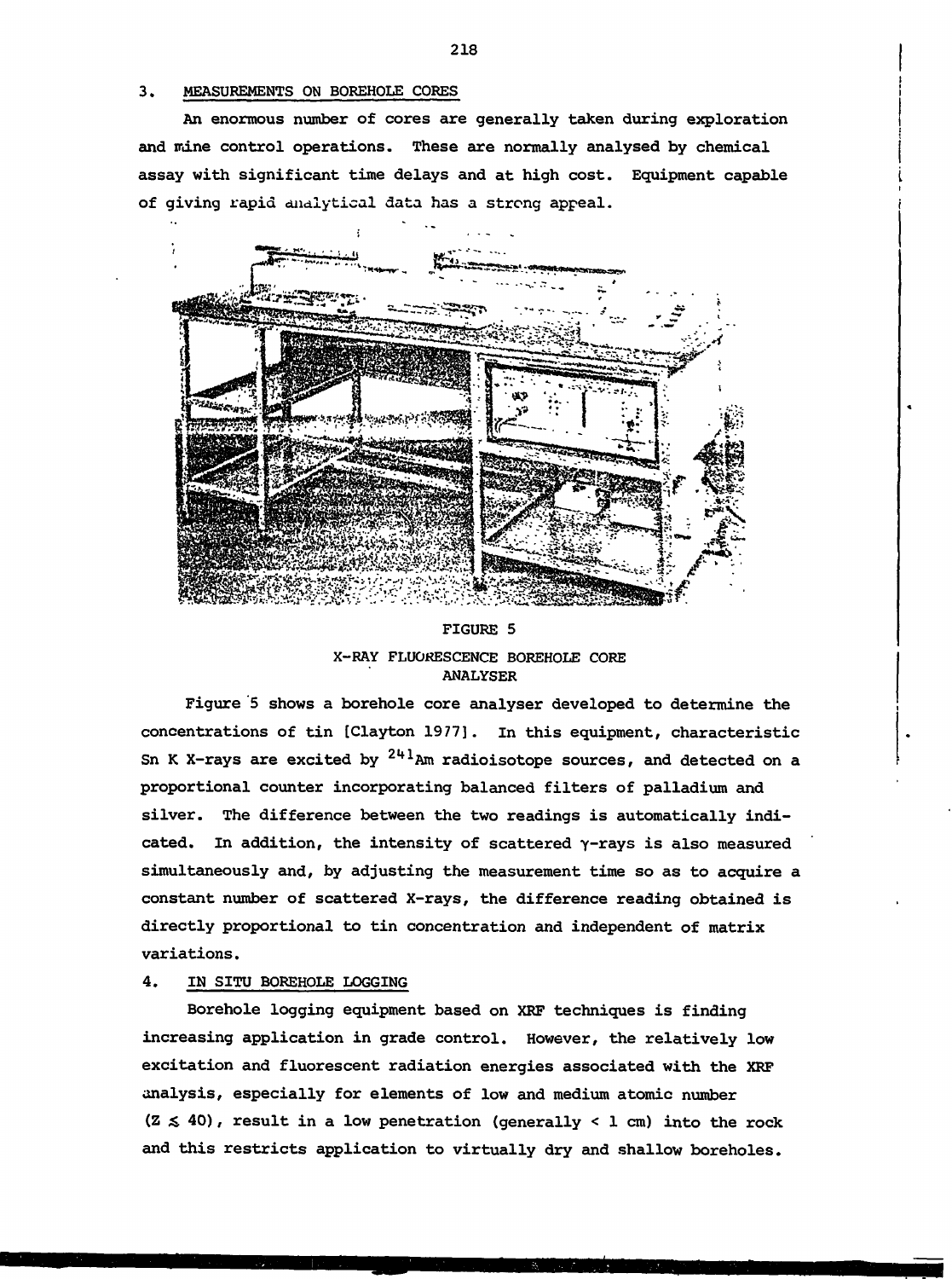Most applications are therefore in open-pit mines, and in underground mines where sufficiently dry conditions prevail. For measurement of tin and elements of higher atomic number, operation in partially or fully water-filled boreholes is possible.

By allowing percussion or rotary drilling to be used, the high cost of diamond core drilling is avoided, the cost of analysing a core is eliminated and analytical results are immediate. Because of the reduced cost, additional borehole logging can be contemplated and a more complete picture of the spatial distribution of mineralisation can be obtained.

# 4.1 Balanced Filter Techniques

Borehole logging equipment designed to measure the concentration of tin is shown in figure 6. It consists of a probe incorporating three 5 mCi americium-241 sources and a scintillation counter with balanced filters of Ag and Pd which are driven by an electric motor also mounted within the probe casing [Clayton 1976]. The axial length of borehole 'sampled' at each measurement is about 5 cm. The probe is attached to a reversible sealer, mounted on a trolley or on one of the two back-packs by a cable which is normally 30 m long. However, the equipment itself



#### FIGURE 6

BOREHOLE LOGGING EQUIPMENT The trolley on the left is designed to measure the concentration of copper in "blast-holes" in open-pit mines. The trolley on the right is designed to measure tin concentrations in open-pit and in underground mines.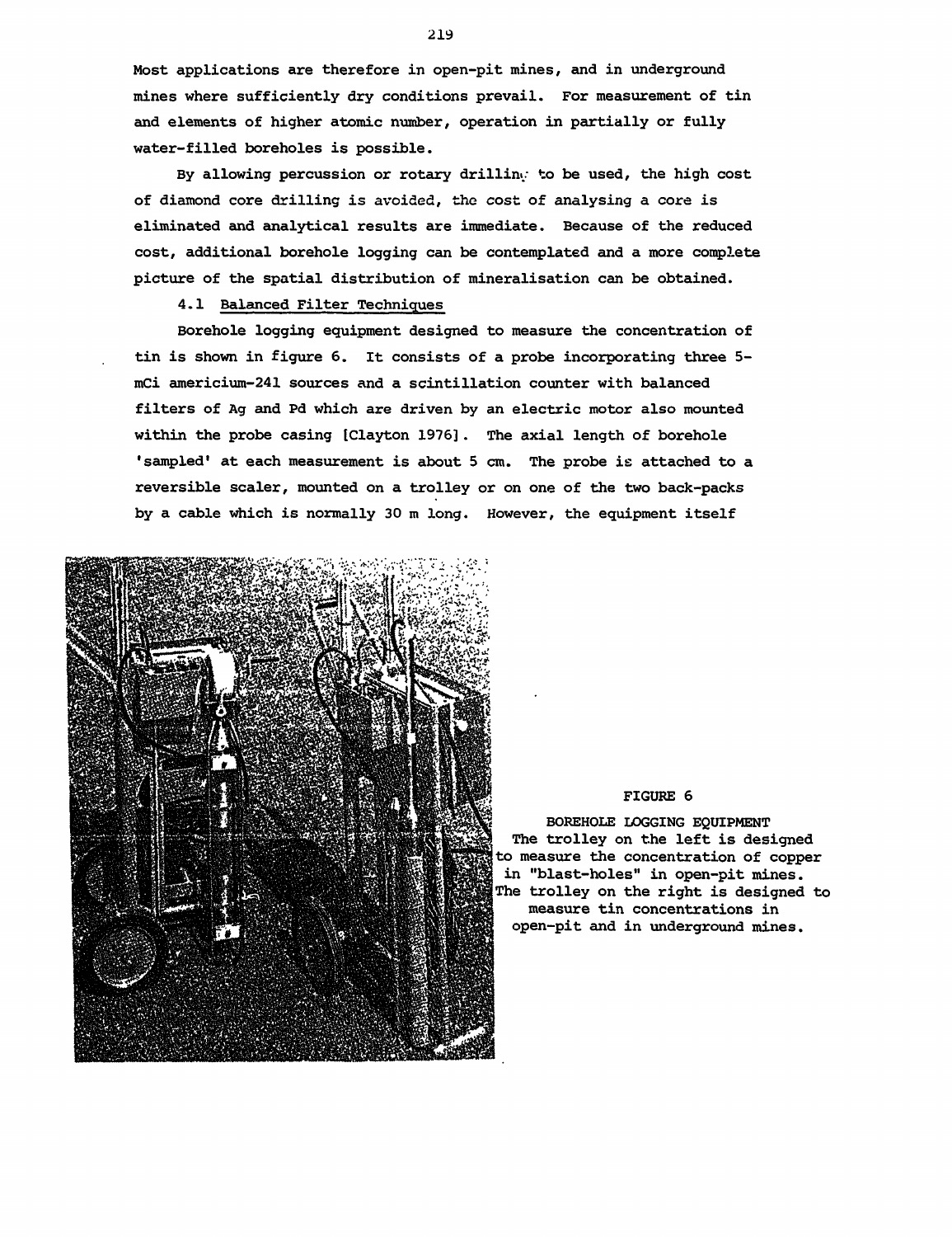is designed to operate to a depth of 300 m. All controls are on or adjacent to the sealer and the whole equipment is battery operated. The limit of detection for tin is about 0.1 per cent (95 per cent confidence level due to counting statistics); this accuracy is achieved in a total measurement time of about 30 s (10 s with each filter).

Figure 7a shows a typical log which gives the variations in radioisotope logging signal along a borehole. For comparison, figure 7b gives the chemical analysis of core along the borehole. The correlation between radioisotope log and chemical assay is good, particularly at the higher tin concentrations. There seems to be some discrepancy at lower tin concentrations, the radioisotope log appearing to overestimate the tin concentration.



FIGURE 7

 $\overline{1}$ 

COMPARISON BETWEEN BOREHOLE LOG AND CHEMICAL ANALYSIS OF CORE REMOVED FROM THE BOREHOLE

The main limitation to use of this type of probe is that, because of the sequential measurements with the balanced filters, continuous scanning of the borehole is not possible.

4.2 Spectral Analysis Techniques

Example 1

Christell et al. [1976] have reported on the logging of boreholes for lead and barium using spectral analysis techniques. The advantage of these techniques is that the hole can be continuously logged. The following discussion is based on their paper.

The lead ore in the Laisvall mine in Sweden occurs as galena impregnations in quartzitic sandstone belonging to an autochthonous series of Eocambrian and Cambrian sedimentary rocks. Direct assay of lead in the production boreholes in the mine would assist significantly in ore calculations and in locating ore boundaries. Preliminary investigations showed that gamma back-scattering techniques could not be used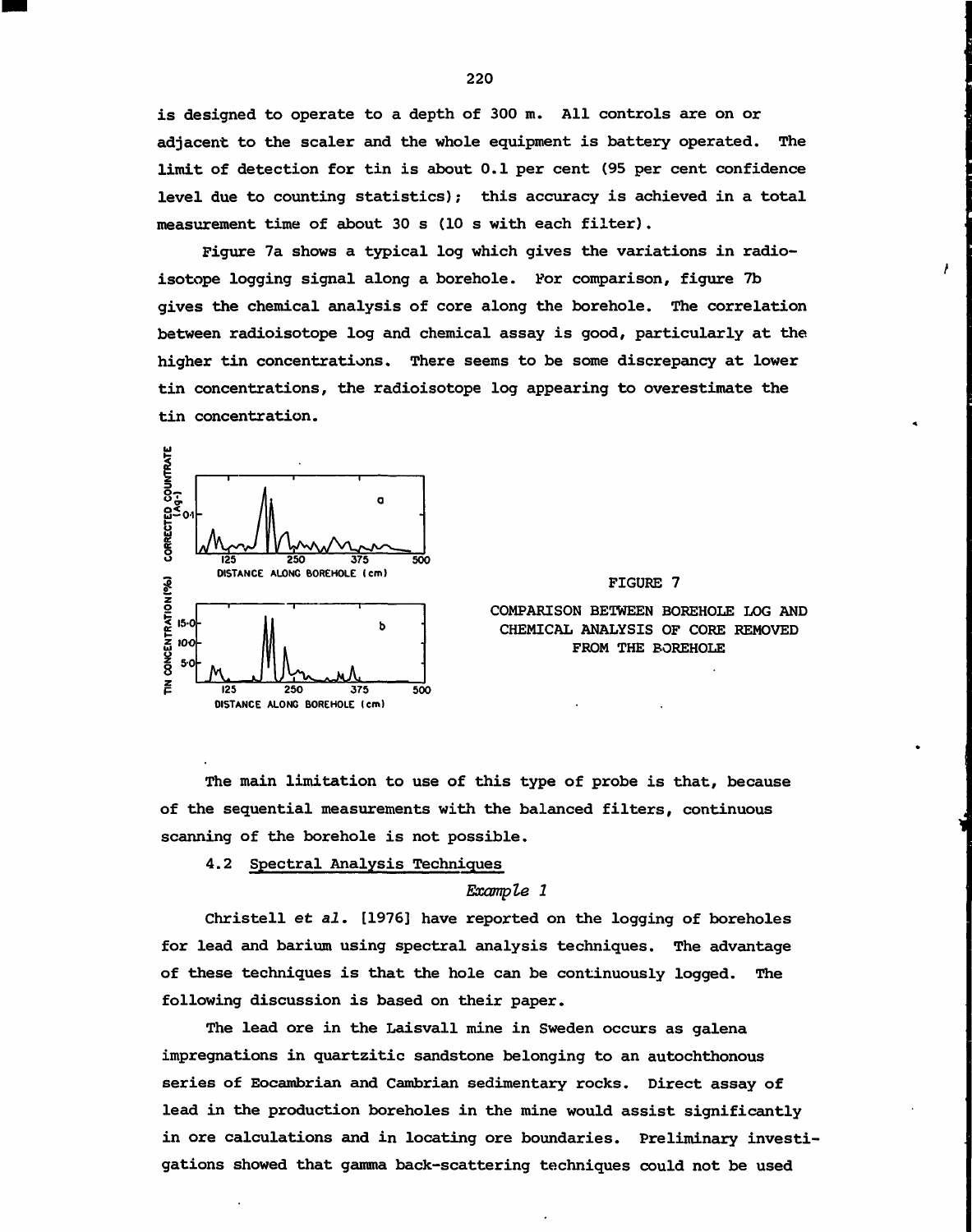for unambiguous lead det rmination because of the occurrence of barium. Therefore a method based on X-ray fluorescence was explored.

The K X-rays of lead at 75 keV are excited by means of a  $\gamma$ -radiation source. The corresponding radiation energy for barium is 32 keV. It was decided to register the X-radiation by means of a  $\gamma$ -ray spectrometer in such a way that each line would fall in its individual energy channel.



FIGURE 8



Two more recording channels were adjusted to register the radiation intensity just above each peak and permit matrix corrections to be made by using the ratio of peak channel to adjacent channel count. The principle is demonstrated in figure 8. The intensity ratios (called lead and barium ratio, respectively), which are independent of counting periods and source decay, are used as a preliminary measure of the concentration of the metal concerned.

When barium occurs together with lead in the rock matrix, the preliminary, approximate concentration value for lead will have to be corrected for the interference from barium, which attenuates the lead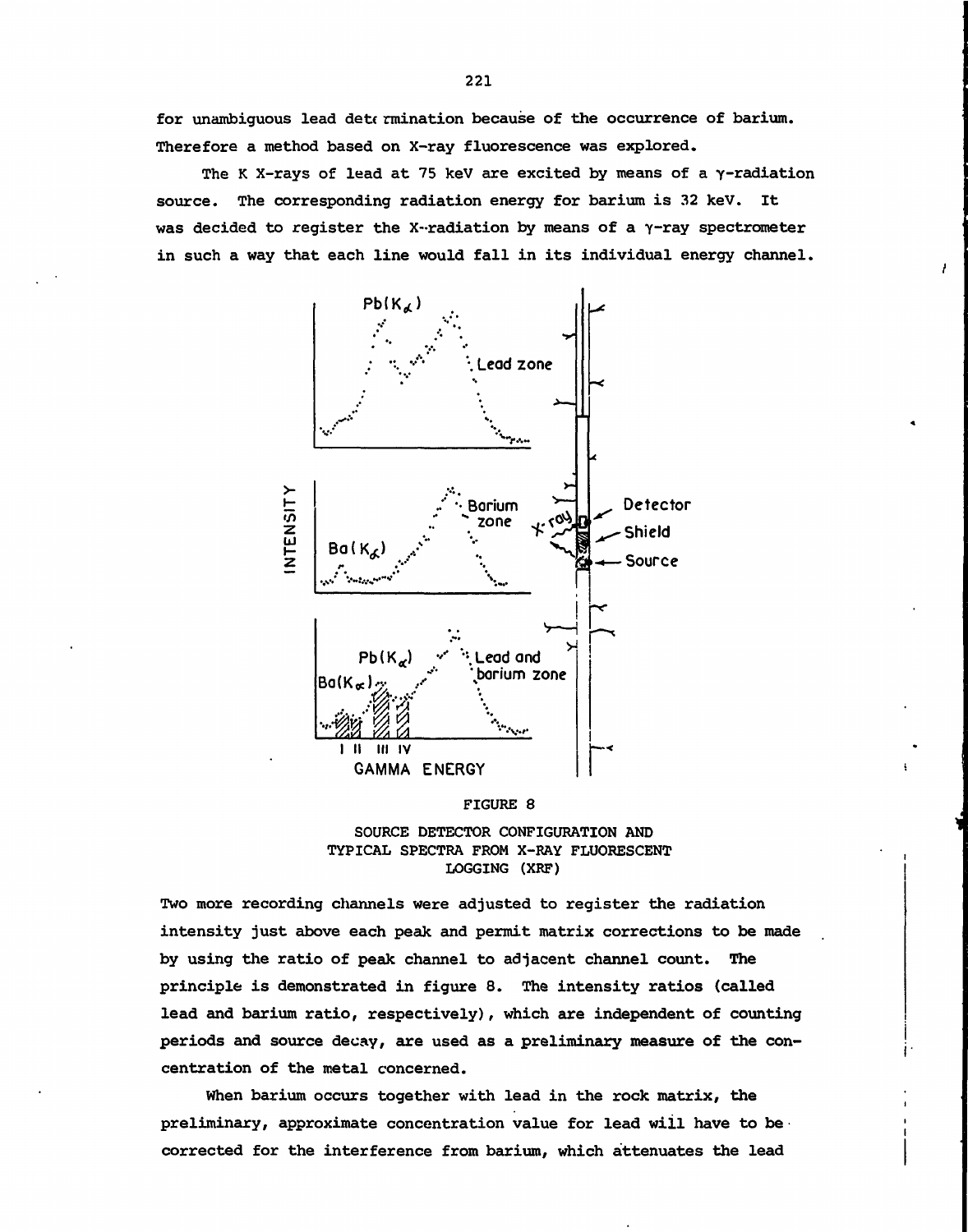X-radiation. This is particularly important for low lead and nigh barium contents. By means of measurements in borehole models and coreanalysed holes, it has been possible to determine a correction factor for the lead content for varying barium contents.

Calibration of the logging equipment involves fundamental difficulties since the in situ measurement and the core analyses cannot be performed on the same volume of material. The difficulty is further increased by the heterogeneous composition of the rock material. An attempt to overcome this problem was made by drilling a number of calibration holes in the mine, arranged as in figure 9. Boreholes with and without cores (diamond drill-holes and percussion boreholes) were used. A calibration diagram for the diamond drill-holes is given for lead in figure 10. The calibration is somewhat uncertain at high lead concentrations mainly because of the insufficient number of comparison values. However, this is not very important since an approximate value for the lead concentration is adequate at high concentrations. For low concentrations, e.g. when determining mining boundaries, the values must be as accurate as possible. The standard deviation of an individual observation, as defined by the least-squares deviation from the best straight line, corresponds to a change in lead concentration of 2.5% Pb.



 $\overline{z}$ 

0.5 metre Τņ b

#### FIGURE 9

GEOMETRIC PATTERN OF (a) THE LEAD-BARIUM CALIBRATION BOREHOLES AND (b) THE HOLES FOR THE ACCURACY TEST D = Diamond (core) drilled 56-mm holes  $P =$  Coreless 51-mm holes





CALIBRATION CURVE FOR LEAD IN DIAMOND-DRILLED BOREHOLES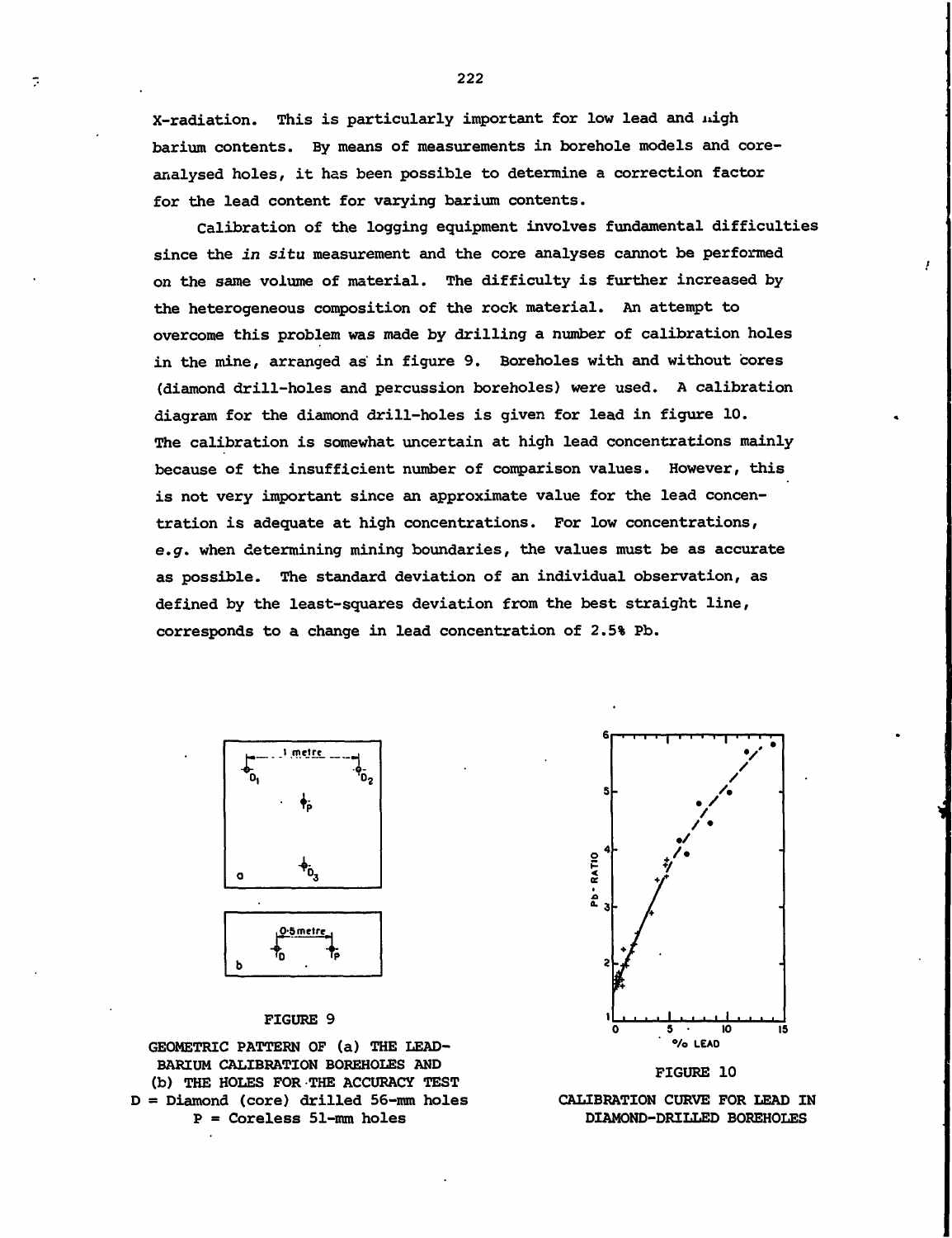On the assumption that the calibration curves for the diamond drill-holes also apply for the coreless production holes, a number of holes of each kind were logged and the lead concentrations calculated. These concentrations were then compared with the corresponding results from core analyses. A list of some of these measurements and analyses is given in table 1. The discrepancies noted are not greater than can be explained by the heterogeneous-mineralisation. From this it can be concluded that the concentration values for lead obtained by the radioisotope X-ray fluorescence method are as reliable as those obtained by core-drilling and analysis. Furthermore, the logging technique is much quicker and it enables a very detailed investigation of the borehole profile to be made, even in coreless holes.

#### TABLE 1

## CALCULATED MEAN LEAD CONCENTRATION IN AN ANALYSED ZONE IN THE LAISVALL MINE (Comparison between core and in situ analyses)

|      | Borehole Analysed Zone          | Calculated Mean Concentration of<br>Lead (%) in the Analysed Zone from: |                                                 |                                             |  |  |  |  |
|------|---------------------------------|-------------------------------------------------------------------------|-------------------------------------------------|---------------------------------------------|--|--|--|--|
|      | (m)                             | Core Analysis                                                           | <i>in situ</i> Analysis<br>Diamond-drilled Hole | in situ Analysis<br>Percussion-drilled Hole |  |  |  |  |
| 1435 | $0.00 - 11.48$                  | 2.56                                                                    | 2.44                                            | 2,10                                        |  |  |  |  |
| 1436 | $7.10 - 9.86$<br>$0.00 - 11.54$ | 2,52<br>1.20                                                            | 2.31                                            | 1.29                                        |  |  |  |  |
| 1437 | $0.00 - 4.79$<br>$0.00 - 6.07$  | 1.78<br>2.16                                                            | 1.93                                            | 2.31                                        |  |  |  |  |
| 1438 | $0.00 - 11.01$                  | 7.18                                                                    | 6.76                                            | 6.03                                        |  |  |  |  |
| 1439 | $0.00 - 11.04$                  | 0.45                                                                    | 0.46                                            | 0.46                                        |  |  |  |  |
| 1440 | $0.00 - 8.91$<br>$0.00 - 12.07$ | 0.36<br>1.12                                                            | 0.42                                            | 1.33                                        |  |  |  |  |

### Example 2

Preliminary tests have been made with borehole probes based on high resolution proportional detectors. This probe, manufactured by Outokumpu Oy of Finland, can be pushed into boreholes of diameter  $\geq 45$  mm. Good agreement has been shown between in situ borehole measurements and chemical analysis of the bore core (figure 11).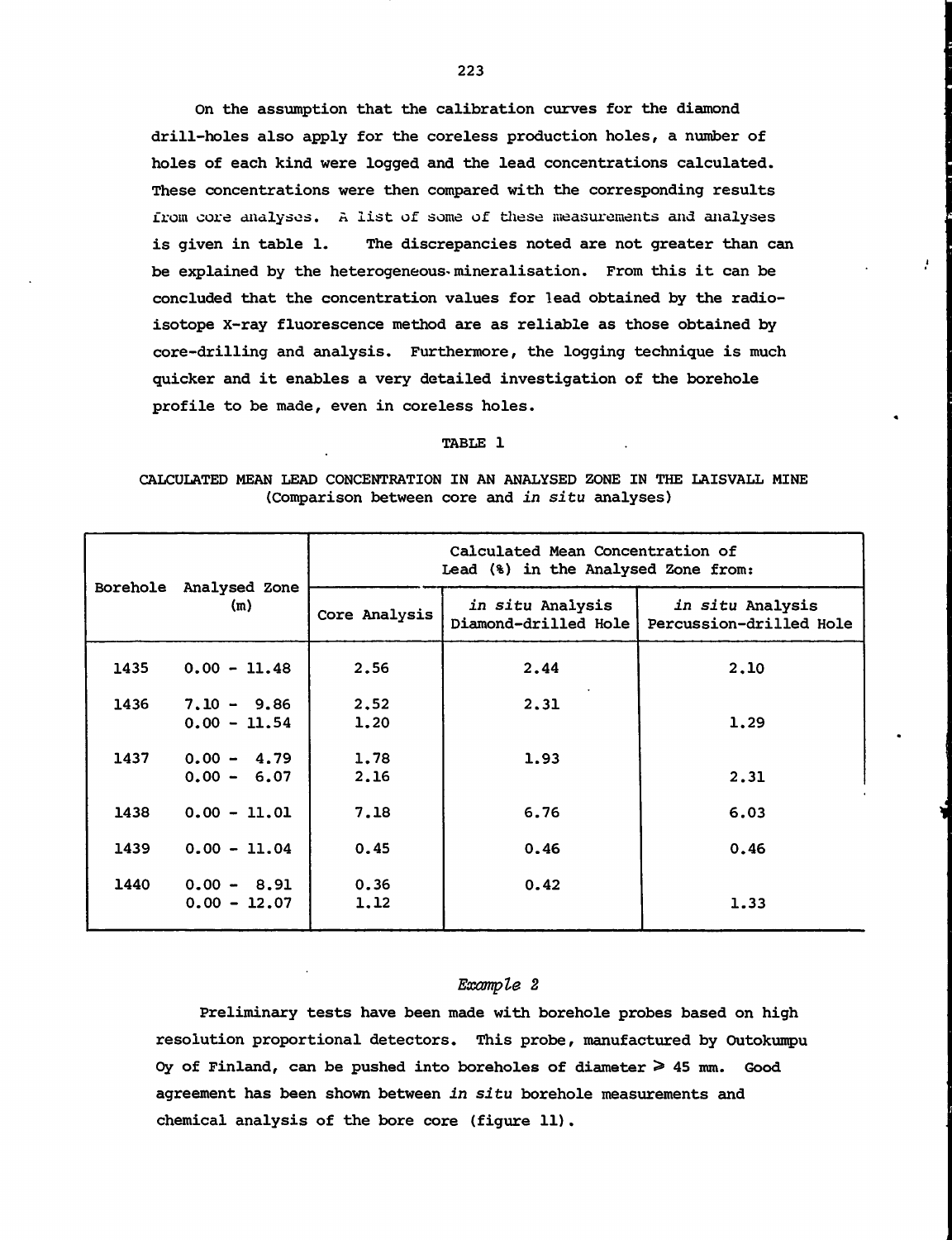#### 5. CONCLUSION

Bench top and portable mineral analysers have become well established in the mineral industry, and have in some cases replaced more complicated and expensive X-ray tube/Bragg crystal analysers. There is limited but increasing use of radioisotope X-ray techniques of analysis for scanning of bore cores, especially for tin at concentrations greater than 0.1 wt %. The application of radioisotope X-ray techniques to in situ borehole logging is increasing, and is particularly suited for logging for tin  $(Z = 50)$  and higher atomic number elements.







6. BIBLIOGRAPHY

- Christell, R., Ljunggren, K. & Landstrom, O. [1976] Brief Review of Development of Nuclear Geophysics in Sweden. Proc. Panel on Nuclear Techniques in Geochemistry and Geophysics, Vienna, 1974, IAEA, Vienna, pp. 21-45.
- Clayton, C.G. [1976] Some Experience with the Use of Nuclear Techniques in Mineral Exploration and Mining. Proc. Panel on Nuclear Techniques in Geochemistry and Geophysics, Vienna, 1974, IAEA, Vienna, pp. 109- 128.